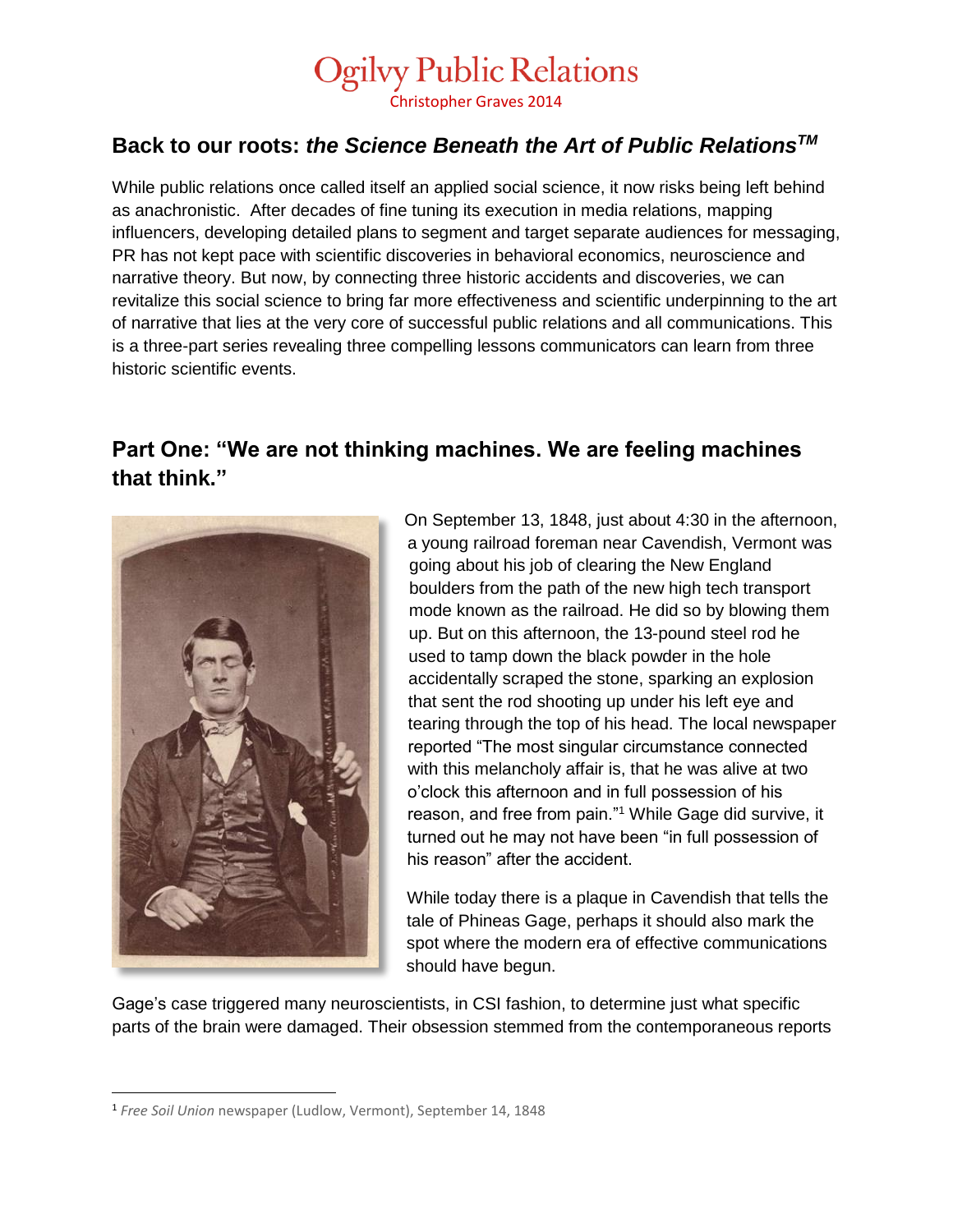Christopher Graves 2014

of Gage suffering a personality shift and an inability to make sound decisions after the rod carved a donut hole in his brain.

In 1994, neuroscientists Antonio Damasio and Hannah Damasio, suffering from a lingering curiosity about the Gage accident and the reports of associated behavioral changes, rebuilt Gage's brain with 3-D software. Their research ("The return of Phineas Gage: clues about the brain from the skull of a famous patient") put Gage into the same category of anatomical damage as twelve patients Antonio Damasio had studied. He concluded: "Their ability to make rational decisions in personal and social matters is invariably compromised and so is their processing of emotion. On the contrary, their ability to tackle the logic of an abstract problem, to perform calculations, and to call up appropriate knowledge and attend to it remains intact. The establishment of such a pattern has led to the hypothesis that "**emotion and its underlying neural machinery participate in decision making…**"

Different Contributions of the Human Amygdala and Ventromedial **Prefrontal Cortex to Decision-Making** Antoine Bechara,<sup>1,2</sup> Hanna Damasio,<sup>1,3</sup> Antonio R. Damasio,<sup>1,3</sup> and Gregory P. Lee<sup>4</sup> Departments of 1 Neurology and <sup>2</sup> Anatomy and Cell Biology, University of Iowa College of Medicine, Iowa City, Iowa<br>52242, <sup>3</sup> The Salk Institute of Biological Studies, La Jolla, California 92186, and <sup>4</sup>Section of Neuros

Damasio proceeded with more digging and scanning, using functional MRI to peer into brains in real time, from which he crafted a breakthrough theory<sup>2</sup> that humans do not make decisions by delegating such tasks to purely cognitive, or reason-oriented, parts of their brain. Instead, there is an interplay of the emotional governing center (the limbic system, primarily the amygdala) and the more evolved area of contemplation

(pre-frontal cortex). In his book, *Descartes' Error,* Damasio declares "We are not thinking machines. We are feeling machines that think." Or as a New York Times book reviewer paraphrased behavioral economist and author Daniel Ariely: "We aren't cool calculators of selfinterest who sometimes go crazy; we're crazies who are, under special circumstances, sometimes rational."<sup>3</sup>

 $\overline{\phantom{a}}$ 2 "Different Contributions of the Human Amygdala and Ventromedial Prefrontal Cortex to Decision-Making" The Journal of Neuroscience, July 1, 1999, *19*(13):5473–5481

<sup>3</sup> "Emonomics" by David Berreby, The New York Times, March 16, 2008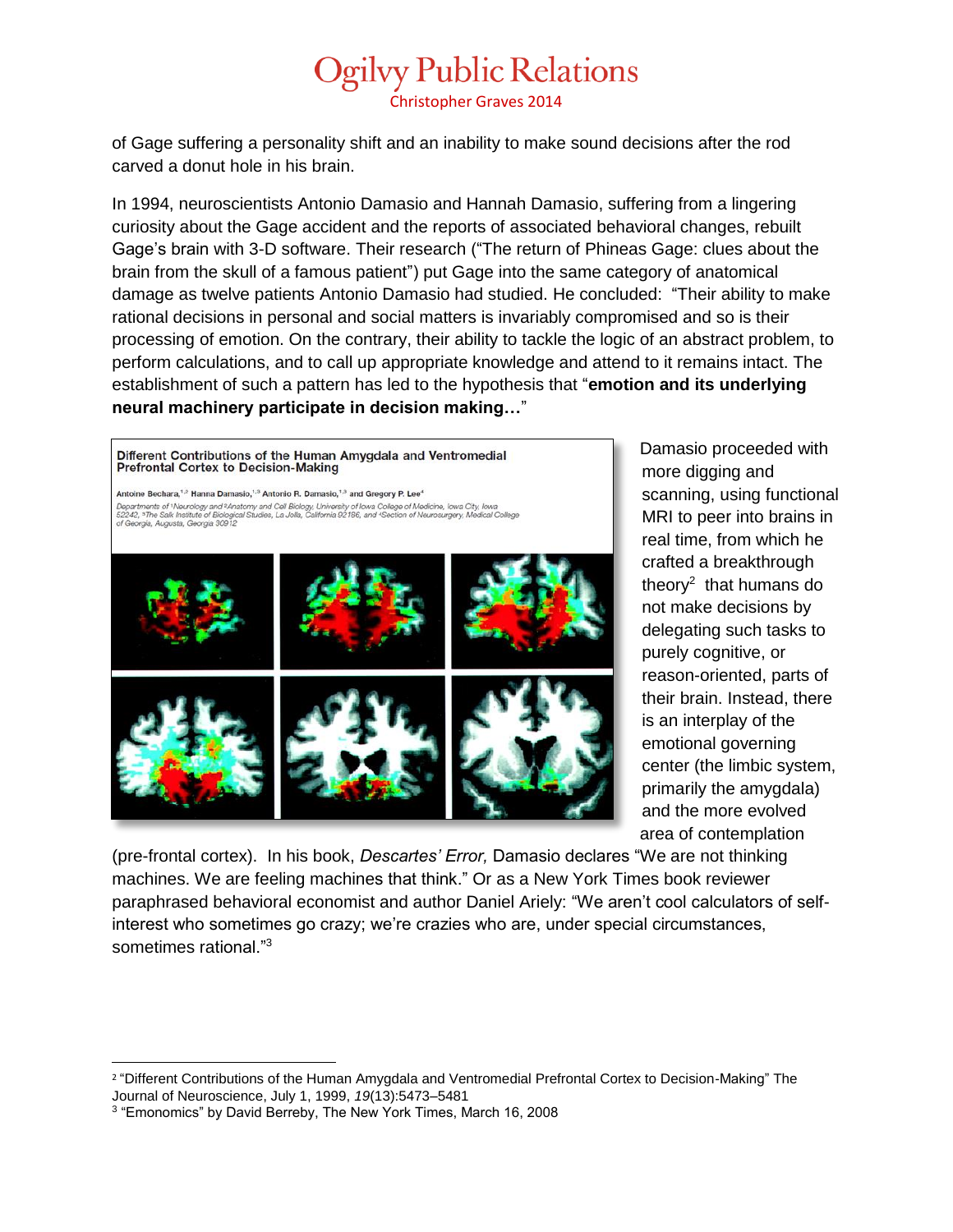Christopher Graves 2014



### We are not thinking machines. We are feeling machines that think.



Damasio posited a theory called the "somatic marker." That is, every moment of every day, our brain stamps an emotion onto everything we experience. That emotion, or somatic marker, helps us project into the future and decide what to do when we encounter a similar situation again. If you go to a casino, for example, and gamble away all your money, your brain will mark that moment with a feeling. The next time you go to a casino, the brain will dredge up that old queasy feeling and you will likely behave more cautiously. That is, unless they have a brain abnormality that interferes with this communication between the emotion and cognitive centers of the brain, in which case they act more like a self-destructive addict.

Damasio writes of brain-damaged patients who have lost no intellectual reasoning capabilities at all; indeed they can reason every aspect of a decision but never come to a final conclusion. "The ability to manipulate data and make analysis of costs and benefits is maintained in a very cold way..." says Damasio<sup>4</sup> "The reason they can't choose, is they haven't got this lift that comes from emotion. It is emotion that allows you to mark things as good, bad or indifferent. They cannot conjure up, for a given situation, an emotional state, that will help them decide in one direction or another."

Think of it this way. You are walking through a forest and suddenly you catch a glimpse of something near your foot—a snake! You freeze. Your amygdala, the fight or flight emotion center of the brain is on full alert. Then, gradually, you understand that it is not a snake but a stick that looks quite like a snake. That's your ventromedial prefrontal cortex kicking in to temper the amygdala's panic. At this point your brain will also stamp the moment with a somatic marker so in the future you may not panic so quickly. The amygdala, that emotion center, is extremely powerful in young people. "It is believed that a developing amygdala contributes to two behavioral effects: the tendency for adolescents to react explosively to situations rather than with more controlled responses, and the propensity for youth to misread neutral or inquisitive facial expressions of others as a sign of anger. And one of the last areas to mature is the prefrontal cortex, located just behind the forehead."<sup>5</sup> That agent of calm, the prefrontal cortex, does not mature until about 25 years of age. So until then, the amygdala is free to hijack the brain. In short, a teenager is all snake and no stick. So when targeting a teen audience, you

 $\overline{a}$ 

<sup>4</sup> Aspen Ideas Festival Interview July 4, 2009

<sup>5</sup> Adolescent brain development: Implications for drug use prevention by Jessie Breyer, B.A. & Ken C. Winters, Ph.D.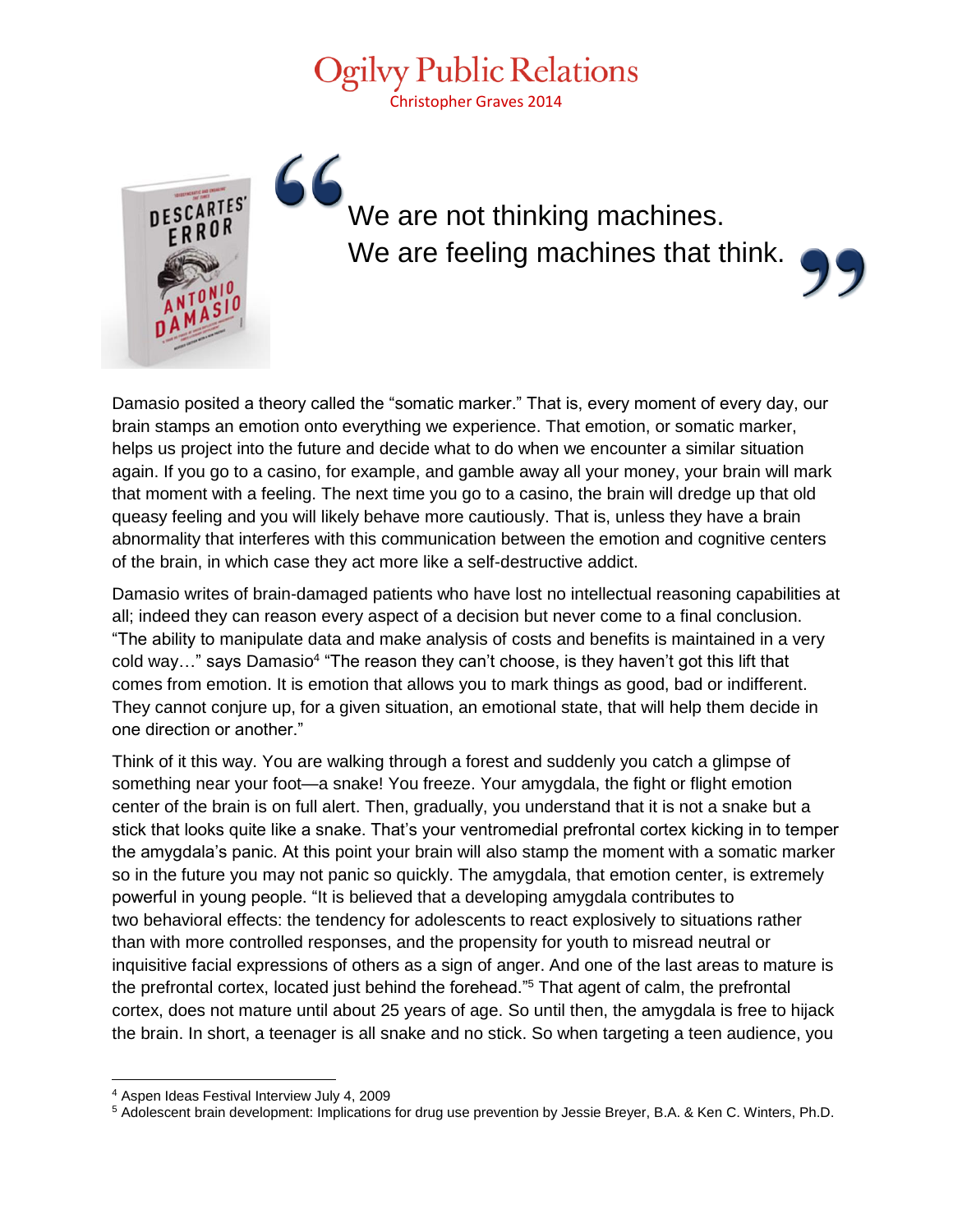Christopher Graves 2014

can forget the slower, "System 2" contemplative thinking with the prefrontal cortex as delineated by Nobel laureate Daniel Kahneman in his book *Thinking: Fast and Slow*.

But even when the prefrontal cortex has matured, humans cannot make decisions based on cool, hard analysis alone. In fact, merely asking people to explain why they prefer one item over another leads them to make poor choices. Professor Timothy Wilson at the University of Virginia discovered this in a much-cited experiment<sup>6</sup> wherein allowed subjects to choose any one poster among five choices to take home. But Wilson told the other half they must explain their choice before taking one. Among those who had no obligation to articulate why they liked a given poster, 95% chose an impressionist painting poster. Yet among the group forced to explain their choice, 50% chose a silly animal poster (think "LOL cats" style). Wilson checked back with each



#### Which would you choose?

participant several weeks later to ask how happy they were with their choices. Those who did not have to explain their choice and who chose an impressionist painting poster were fine with their choice. However, the majority of those who took the humorous animal posters were unhappy with their choice. There is a growing body of research on the impact of explaining one's choice on the decision itself. It appears when we interrupt the emotional process with a forced, analytical one, we make decisions we regret. Wilson concluded that "the quality of the art posters that made them appealing… were difficult to verbalize whereas positive aspects of the humorous posters were easy to verbalize…" In other words, if your audience is unsure of its ability to defend its choice, it will go for the choice most easily and readily defensible, even if that is a choice they don't really like. No one wants to feel stupid defending his or her choice.

Emotion not only forcefully guides our decisions, it boosts our ability to recall just about anything. Several experiments<sup>7</sup> involving fMRI brain scans point to the activation of the amygdala (emotion center) alongside the hippocampus (memory). Emotion serves as a kind of turbo booster, strengthening the imprint of the memory. Some experiments have shown that the

 $\overline{a}$ 

<sup>&</sup>lt;sup>6</sup> Introspecting about reasons can reduce post-choice satisfaction, 1993, by Timothy D. Wilson et al

<sup>7</sup> The Journal of Neuroscience, July 12, 2006 • 26(28):7416 –7423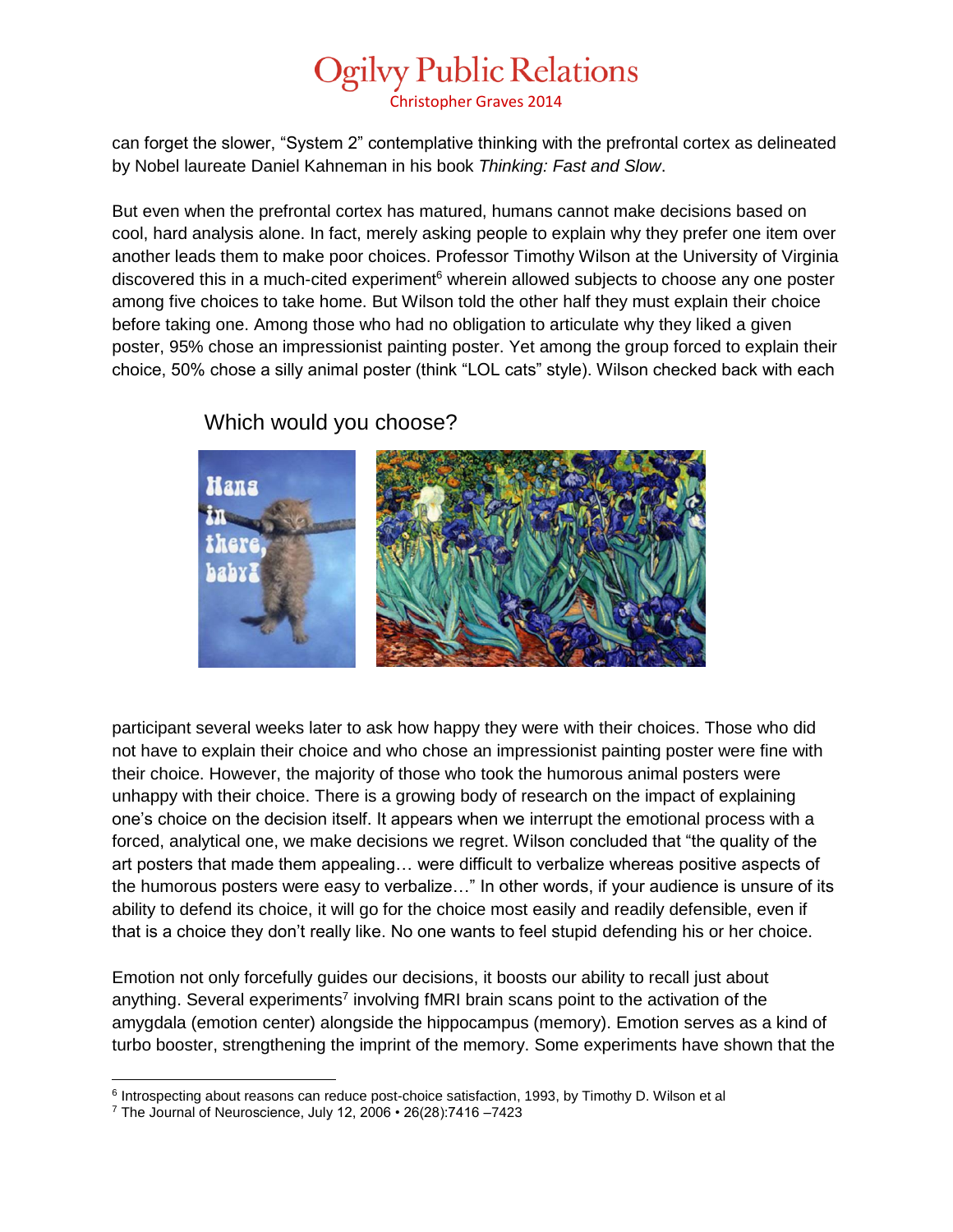Christopher Graves 2014

emotion need not be related at all to the item or task being burned into memory—just having an unrelated but strongly emotional catalyst works to make the experience or task more memorable.<sup>8</sup>

 $\overline{\phantom{a}}$ 

**<sup>8</sup> "**Memory enhancement by a semantically unrelated emotional arousal source induced after learning" by KA Nielson, 2005